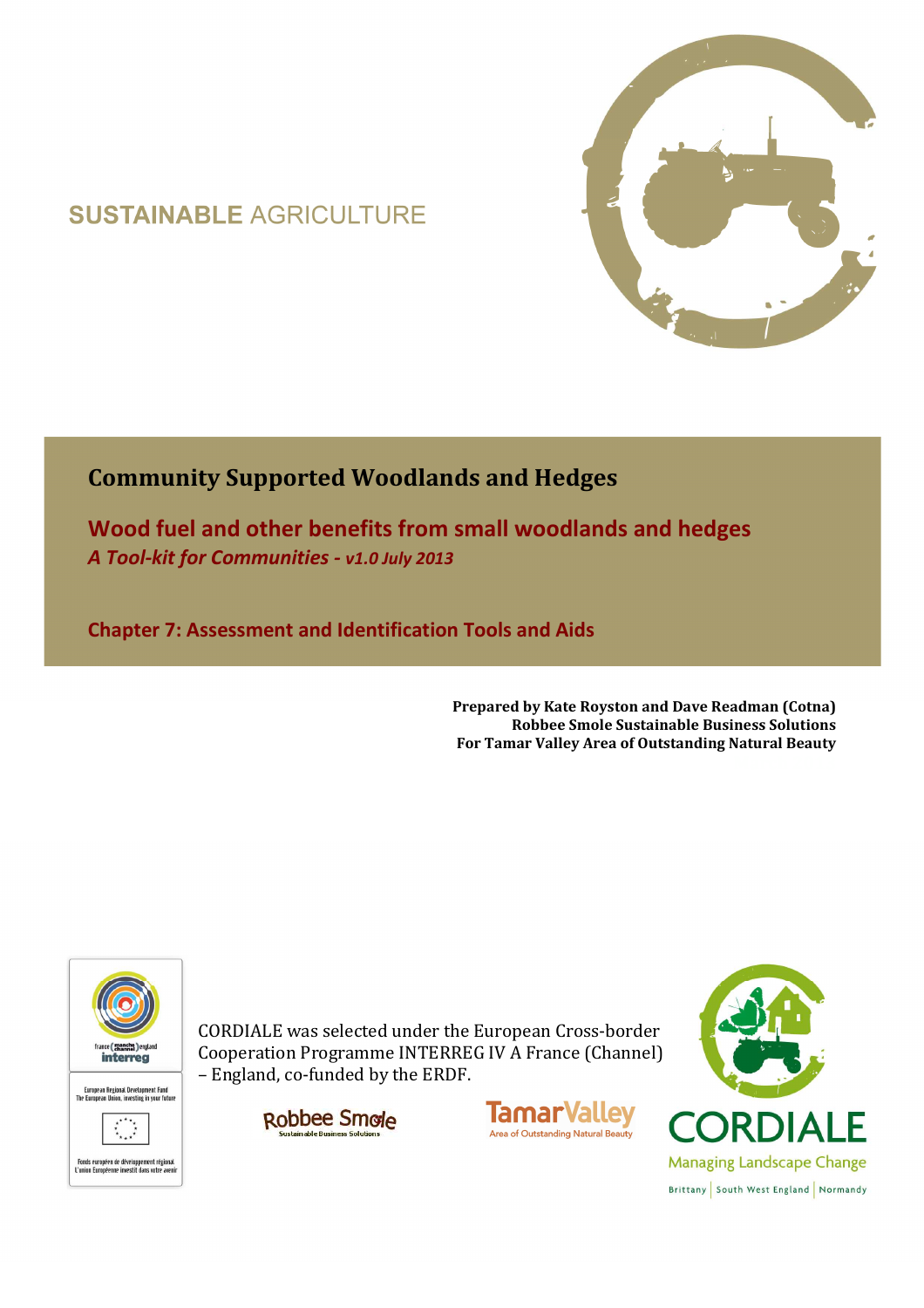# **Chapter 7 Assessment and Identification Tools and Aids**

A number of tools and aids have been developed to help community groups, land owners and others understand the potential from their woodlands and hedges. There are also many online resources and publications which can be very useful. A number of these are included in the Background reading and Resources section of this report. Of particular note is The Conservation Volunteers publication 'Woodlands: A practical handbook' which is referred to a number of times in this toolkit.

# *7.1 Overview of Tools and Aids available*

There are eight tools (or methods) and aids that have been developed as part of the Cordiale project or we have found particularly useful. These cover a range of different functions. They are introduced below with a short introduction and a comparison table.

## **Identifying species in woodlands and hedges**

The 'Winter Bud Identifier' from Bovey Climate Action, and the Woodland Trust Identification Guides are invaluable aids to identifying species.

## **Assessing the production capacity of wood/land and hedges**

The 'Estate Production Template' and the detailed 'Farm Audit Tool' can provide detailed assessments of the production capacity of woodland and hedges.

## **Assessing the natural and historic value of hedges**

The 'Significant hedge survey' tool identifies hedges (and potentially woodlands) for their natural and historic environment value.

## **Assessing the heat load requirement for a building or buildings**

The 'Woodfuel Assessment Template' gathers information for an initial specialist appraisal of the site suitability for biomass and heat load requirement; and the 'Estates Utilisation Template' calculates the heat load required in some detail for estates.

**Forming and managing a community supported woodlands partnership between users and owners**  Woodland from Hedgerows: A Toolkit for Communities addresses woodfuel from hedges and was the inspiration for this publication – Toolkit for Communities – Small Woodlands and Hedges.

# *7.2 How to access the tools and aids*

#### **Identifying species in woodlands and hedges**

There are a number of tools and aids that can help identify species in woodlands and hedges. Understanding which species of tree are present in the woodland/hedge helps to determine which may be best for fuel, require coppicing etc. When the trees are not in leaf a winter bud identifier is useful. The 'Winter Bud Identifier' is a hand drawn chart designed by Audrey Compton from Bovey Climate Action. This is appended and can also be downloaded as part of the Dartmoor Circle Toolkit. The Woodland Trust also has a comprehensive range of identification guides available at http://www.naturedetectives.org.uk/packs/pack\_spotting.htm.





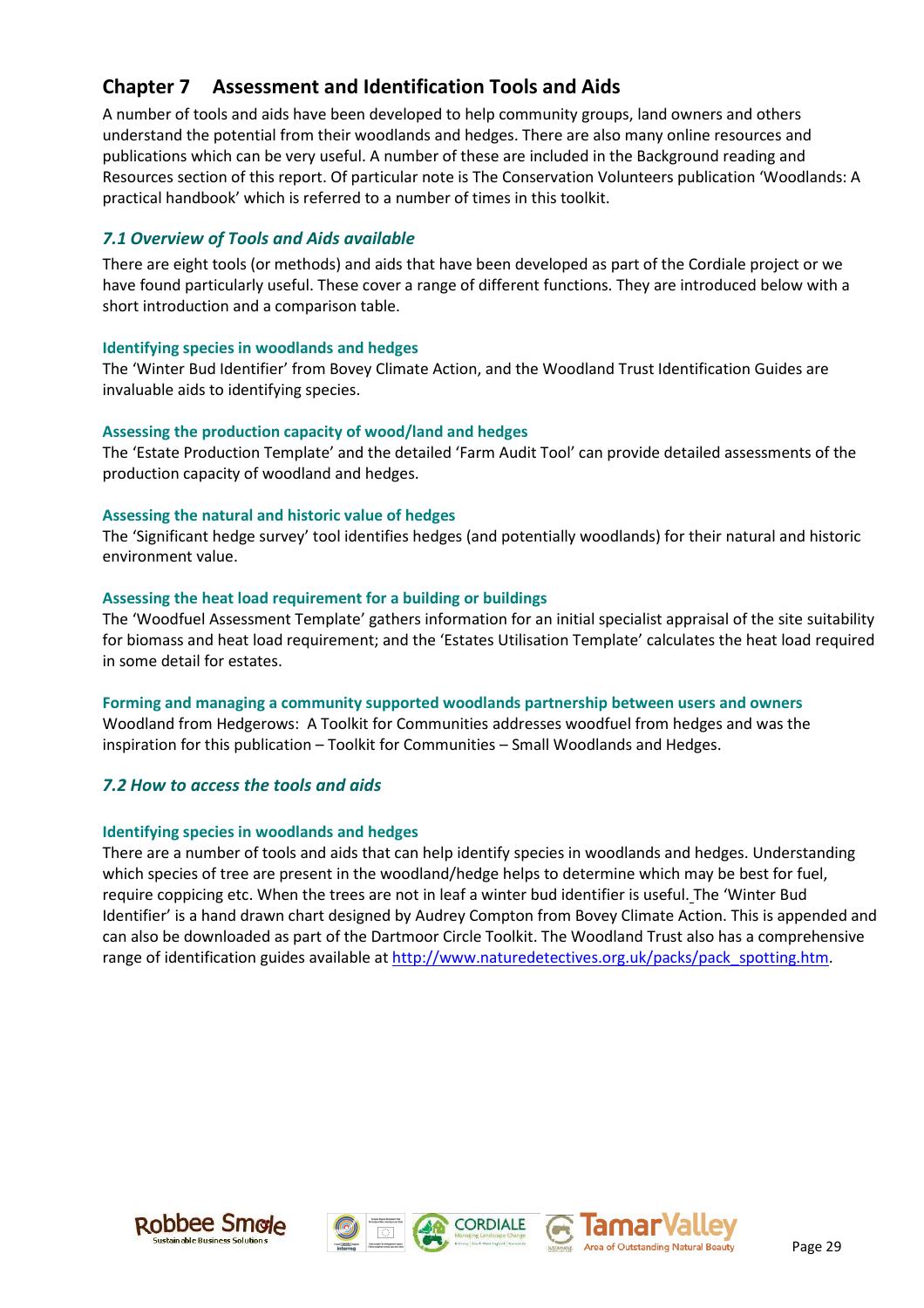#### **Hedge Survey Tool**

This tool is designed to enable individuals and groups to assess the natural and historic significance of a hedge and its value to the landscape. It has been developed by the Tamar Valley AONB team, and has been used extensively by local volunteers. The tool is available to be downloaded from the Cordiale website (Tool 02<sup>1</sup>). Support in its use is available from Samantha Barnes at the Tamar Valley AONB.



**Farm Fuels Audit tools: A Landowner Quick Appraisal and a Toolkit and Guidance for detailed agent surveys.** 

These two tools have been developed by the Silvanus Trust to enable farmers to assess the biomass potential of their woodlands and hedges. The first tool enables a quick assessment to be made. If the results seem interesting the farmer may decide to undertake a detailed audit of the woodland and hedge assets using the Agent Survey tool. The tool can be downloaded from the Cordiale website (Tool 12<sup>2</sup>); and support in its use is available from the Tamar Valley AONB.

#### **Wood Fuel assessment template**

This is a simple questionnaire developed by Forest Fuels. It leads a potential user of biomass for heating through a series of questions to better understand their heating requirement and the nature of their building. It has the potential to be useful to a wide range of users and building types. It has primarily been designed so that the user can provide suppliers of biomass heating systems with sufficient information for an initial assessment as to whether the site is suitable for such a system and thus warrants a more informative site visit. Its value is twofold:

- o in ensuring that the application for which the heating required is well understood by the user
- o in providing potential heating system suppliers with enough detail to enable a well informed proposal to be developed.

The tool can be downloaded from the Cordiale website (Tool 12); and support in its use is available from the Tamar Valley AONB.

#### **Estate Production Template and Estates Utilisation Template**

These two complementary tools have been developed by Crops 4 Energy to assist estate owners and managers in understanding the potential production capacity of their woodlands and land to produce fuel; and the feasibility of heating estate buildings and residences with a biomass-based system, ideally fuelled from self production. The tool might also be applicable to larger farms and areas of woodland.

The tool can be downloaded from the Cordiale website (Tool 12); and support in its use is available from the Tamar Valley AONB.

#### **Woodfuel from Hedges: A toolkit for communities**

This tool has been developed by Andrew Shadrake from Dartmoor Circle with support from the Devon Hedge group and the Cordiale project. Its aim is to support the formation of small community groups who want to reach an agreement with farmers and others to undertake hedge maintenance work in return for woodfuel and/or for the opportunity to be 'working in the woods'. The toolkit is focused on hedges and includes guidance on species identification, firewood harvesting, information on insurance and risk assessment, and frameworks for a group constitution and agreement with the landowner.

The tool can be downloaded from: www.dartmoorcircle.org.uk ; and support in its use may be available from Andrew Shadrake andrew.shadrake@dartmoorcircle.org.uk

#### **Toolkit for Communities – Small Woodlands and Hedges**

This publication is available to download from the Cordiale website (Tool 28<sup>3</sup>). Support in its use may be available from kate.royston@robbeesmole.com or dreadman@tamarvalley.org.uk.

<sup>3</sup> http://www.cordialeproject.eu/en/toolkit/tools/tool\_28\_community\_supported\_woodlands\_and\_hedgerows/



 $\overline{a}$ 





<sup>1</sup> http://www.cordialeproject.eu/en/toolkit/tools/tool\_02\_significant\_hedge\_identification\_methodology/

<sup>2</sup> http://www.cordialeproject.eu/en/toolkit/tools/tool\_12\_feasibility\_assessment\_tools\_for\_woodfuel\_production\_and\_woodfuel\_b/